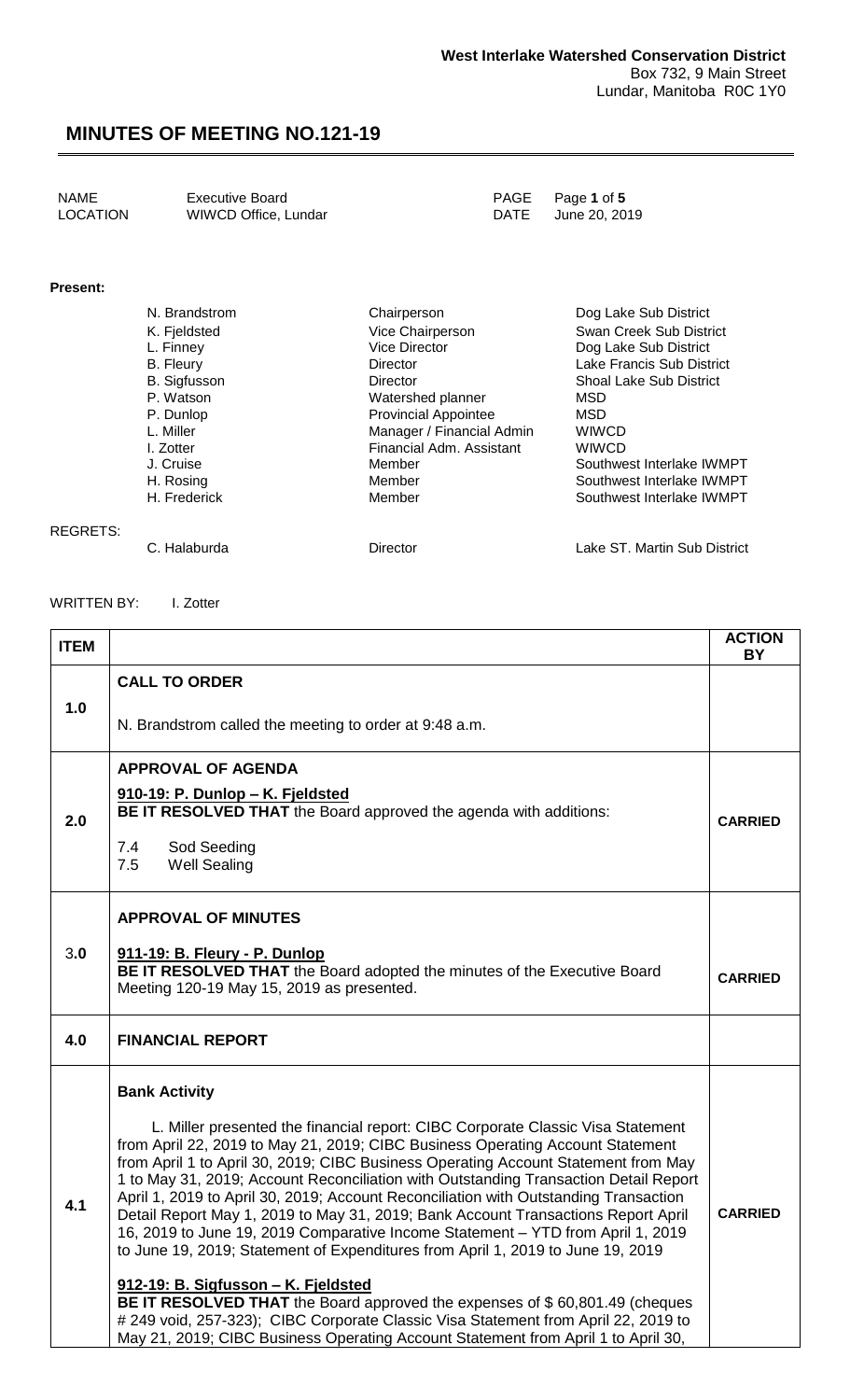| <b>NAME</b><br>LOCATION | <b>Executive Board</b><br>DATE<br>WIWCD Office, Lundar                                                                                                                                                                                                                                                                                                                                                                                                                                              | PAGE | Page 2 of 5<br>June 20, 2019 |                |
|-------------------------|-----------------------------------------------------------------------------------------------------------------------------------------------------------------------------------------------------------------------------------------------------------------------------------------------------------------------------------------------------------------------------------------------------------------------------------------------------------------------------------------------------|------|------------------------------|----------------|
|                         | 2019; CIBC Business Operating Account Statement from May 1 to May 31, 2019;<br>Account Reconciliation with Outstanding Transaction Detail Report April 1, 2019 to<br>April 30, 2019; Account Reconciliation with Outstanding Transaction Detail Report<br>May 1, 2019 to May 31, 2019; Bank Account Transactions Report April 16, 2019 to<br>June 19, 2019 Comparative Income Statement - YTD from April 1, 2019 to June 19,<br>2019; Statement of Expenditures from April 1, 2019 to June 19, 2019 |      |                              |                |
| 5.0                     | <b>SUB DISTRICT RECOMMENDATIONS</b><br>No recommendations were brought forward at this time                                                                                                                                                                                                                                                                                                                                                                                                         |      |                              |                |
| 6.0                     | <b>OLD BUSINESS</b>                                                                                                                                                                                                                                                                                                                                                                                                                                                                                 |      |                              |                |
| 6.1                     | Integrated Watershed Management plan (IWMP)<br>The Executive Board discussed IWMP with members of the Project Management Team<br>(PMT). It was mutually agreed that in best interest of the District members of the PMT<br>will remain as appointed, and will continue working on the distribution and<br>implementation of the IWMP. Next PMT Meeting will take place on June 27, 2019 at<br>9:00 a.m. at the WIWCD office.                                                                        |      |                              |                |
| 6.2                     | <b>Winter Watering System Applications</b><br>All approved Off-site winter watering system projects are completed, inspected,<br>cheques are issued to the applicants.<br>New application has been submitted, site has been inspected and found to be suitable.<br>913-19: P. Dunlop - B. Fleury<br><b>BE IT RESOLVED THAT</b> the Board approved Off-Site Winter Watering application from<br>C. Ives.                                                                                             |      |                              | <b>CARRIED</b> |
| 6.3                     | <b>Hatchery Drain</b><br>The installation of spawning shoals at Swan Creek Drain will begin after June 30, 2019.                                                                                                                                                                                                                                                                                                                                                                                    |      |                              |                |
| 6.4                     | <b>Policy</b><br>The Board presented with WIWCD Manual Policy Section 2.5, 2.6, 2.7, 2.8<br>914-19: B. Fleury - B. Sigfusson<br>BE IT RESOLVED THAT the Board approved to adapt the WIWCD Manual Policy<br>Section 2.5, 2.6, 2.7, 2.8                                                                                                                                                                                                                                                               |      |                              | <b>CARRIED</b> |
| 6.5                     | <b>WIWCD Proposed Boundaries</b><br>Regular council meeting for the RM of Fisher will take place on July 3, 2019 at 9:00<br>a.m. L. Miller and N. Brandstrom will attend the meeting. Small portion of the land within<br>RM of Fisher will be within new boundaries of the WIWCD.                                                                                                                                                                                                                  |      |                              |                |
| 6.6                     | <b>Bank</b><br>Noventis Credit Union branch scheduled to open in Lundar in the beginning of next<br>month. L. Miller to make an appointment with representative to make a transition.                                                                                                                                                                                                                                                                                                               |      |                              |                |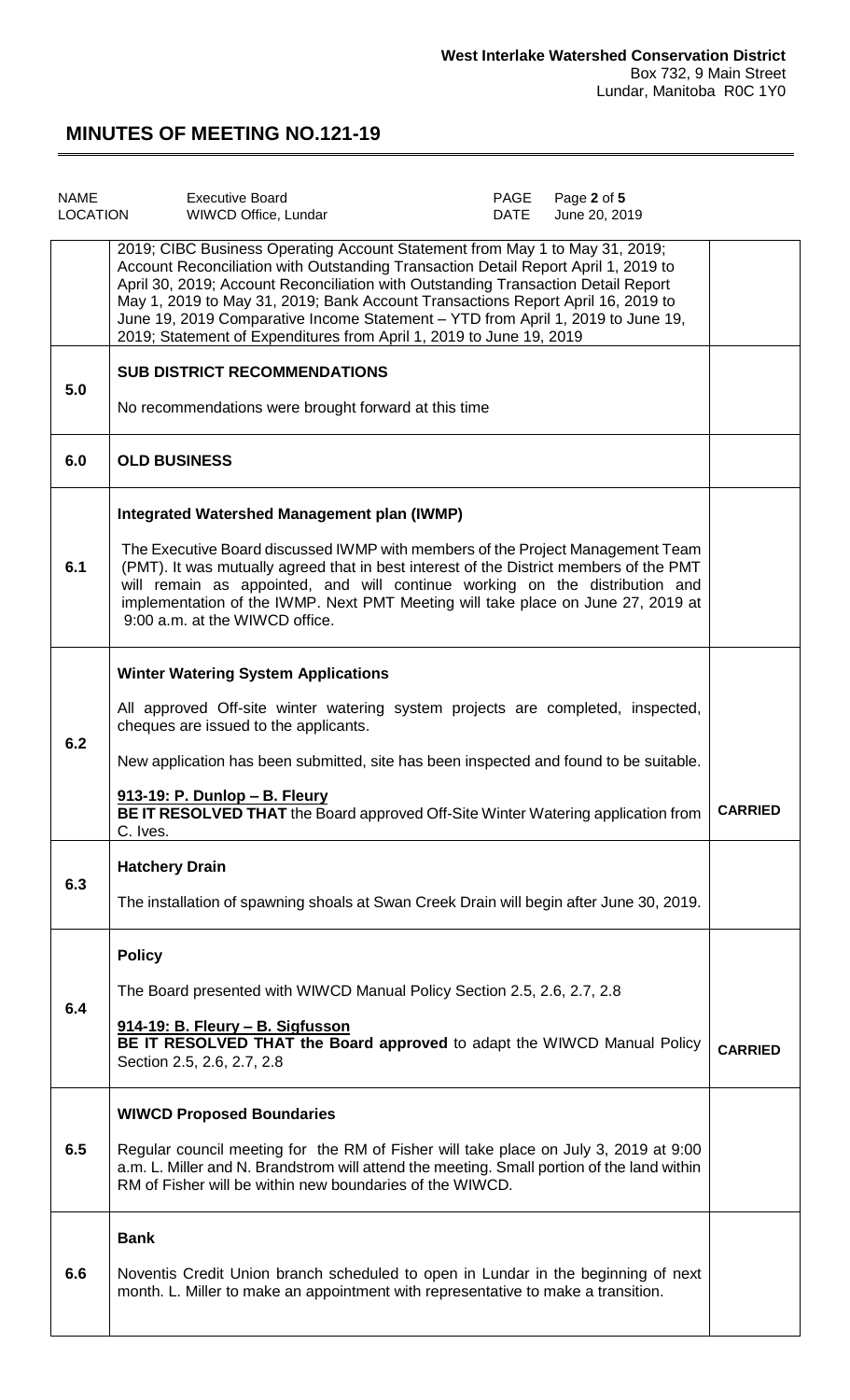| <b>NAME</b><br>LOCATION |                                                                                                                                                                                                                                                                                                                           | <b>Executive Board</b><br>WIWCD Office, Lundar                                                                                                                                                                                                                                                                                                                                                                                                  | PAGE<br>DATE | Page 3 of 5<br>June 20, 2019 |                |
|-------------------------|---------------------------------------------------------------------------------------------------------------------------------------------------------------------------------------------------------------------------------------------------------------------------------------------------------------------------|-------------------------------------------------------------------------------------------------------------------------------------------------------------------------------------------------------------------------------------------------------------------------------------------------------------------------------------------------------------------------------------------------------------------------------------------------|--------------|------------------------------|----------------|
| 6.7                     | <b>Conservation Trust Fund</b><br>Agreement between the Conservation Trust Fund and the WIWCD is ready to be<br>signed. Letters of Support from all municipalities and the Sabados Greenhouse are<br>obtained. To expand the list of offered trees, staff to make an inquiry about available<br>and suitable fruit trees. |                                                                                                                                                                                                                                                                                                                                                                                                                                                 |              |                              |                |
| 6.8                     | <b>Watering System Presentation at Lundar Fair.</b><br>Watering system was displayed during the Fair Days, along with a booth at the<br>Industrial Pavilion. It was noticeable that there was more interest from the public<br>regarding WIWCD services compared to previous years. Presentations were well<br>received.  |                                                                                                                                                                                                                                                                                                                                                                                                                                                 |              |                              |                |
| 6.9                     | <b>Audit</b>                                                                                                                                                                                                                                                                                                              | Draft of the Audited Financial Statements, year end March 31, 2019 presented to the<br>Board. The Board reviewed the Draft.<br>915-19: P. Dunlop - B. Sigfusson<br>BE IT RESOLVED THAT the Board approved to accept proposed draft of audited<br>financial statements as presented.                                                                                                                                                             |              |                              | <b>CARRIED</b> |
| 6.10                    |                                                                                                                                                                                                                                                                                                                           | <b>Water Festival / Tables</b><br>Water Festival took place at Rubber Ducky Resort on June 11, 2019. More than 250<br>students were attended the event. Thank you Letters sent to all volunteers.<br>Staff approached the Board with an inquiry to purchase plastic tables, which can be<br>used during public events, such as Annual Water Festival or outdoor workshops. Staff<br>to collect information and present to the board next month. |              |                              |                |
| 6.11                    |                                                                                                                                                                                                                                                                                                                           | <b>Summer Students</b><br>The WIWCD hired two summer students, one employee submitted Termination of<br>employment letter informing that the last possible workday will be June 18, 2019.<br>Resignation Letter from E. Weatherburn, dated June 5, 2019, presented to the Board.                                                                                                                                                                |              |                              |                |
| 6.12                    |                                                                                                                                                                                                                                                                                                                           | <b>Ducks Unlimited</b><br>Updates are not available at this time. Tabled                                                                                                                                                                                                                                                                                                                                                                        |              |                              |                |
| 6.13                    | <b>Poly Crops</b><br>WIWCD.                                                                                                                                                                                                                                                                                               | Five producers are chosen to implement cover crop practices on 10 acres of land.<br>Producers will be reimbursed up to \$500.00 each. In return, the WIWCD is asking to<br>provide pictures of the cover crop land throughout duration of the pilot project, as well<br>as a written report at the end of its term to share their opinion and experience with the                                                                               |              |                              |                |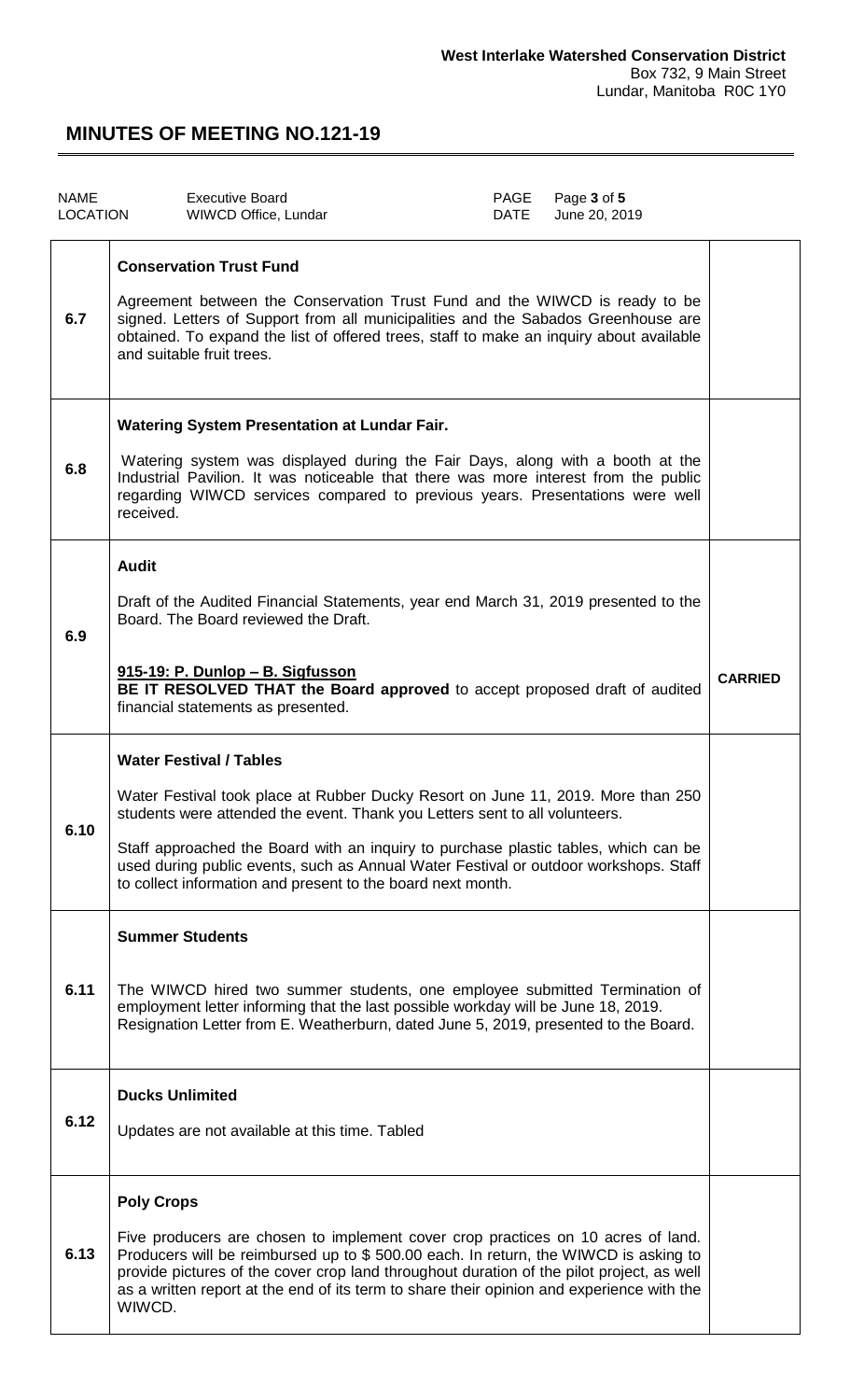| <b>NAME</b><br><b>LOCATION</b> | <b>Executive Board</b><br>PAGE<br>Page 4 of 5<br>June 20, 2019<br>WIWCD Office, Lundar<br><b>DATE</b>                                                                                                                                                                                                                                                                                                                                                                                                     |                |
|--------------------------------|-----------------------------------------------------------------------------------------------------------------------------------------------------------------------------------------------------------------------------------------------------------------------------------------------------------------------------------------------------------------------------------------------------------------------------------------------------------------------------------------------------------|----------------|
| 7.0                            | <b>NEW BUSINESS</b>                                                                                                                                                                                                                                                                                                                                                                                                                                                                                       |                |
| 7.1                            | Northwest Interlake Integrated Watershed Management Plan (IWMP)<br>L. Miller to send Letters to the RM of West Interlake and the RM of Grahamdale, to<br>appoint the representatives for the Northwest Interlake IWMP.                                                                                                                                                                                                                                                                                    |                |
| 7.2                            | <b>Composters and Composting Workshop</b><br>The WIWCD is out of stock of standing Composters.<br>916-19: P. Dunlop - B. Sigfusson<br>BE IT RESOLVED THAT the Board approved to purchase fifty (50) composters.<br>The WIWCD received an inquiry to organize a composting workshop in collaboration<br>with the Ag Society in Lundar. Staff to schedule Composting Workshop in August,<br>preferably in the evening, and to promote the workshop through Around Town, WIWCD<br>website and Facebook Page. | <b>CARRIED</b> |
| 7.3                            | <b>Riparian Fencing Application</b><br>The WIWCD received an application for the Riparian Management Program. Proposed<br>site has been inspected. The Board discussed details of the proposed project and<br>decided to review this application in the future.                                                                                                                                                                                                                                           |                |
| 7.4.                           | <b>Sod Seeding</b><br>The WIWCD received a Sod Seeding Application, however, described by applicant<br>applied practices do not fit the Program's requirements. The Board declined to provide<br>financial assistance as the criteria under this Program has not been met.                                                                                                                                                                                                                                |                |
| 7.5.                           | <b>Well Sealing</b><br>The WIWCD received an application to seal flowing well. Quotes have been obtained<br>and were above \$1000.00, the maximum amount paid by the WIWCD. Discussion is<br>tabled till next meeting.                                                                                                                                                                                                                                                                                    |                |
| 8.0                            | <b>REPORTS</b>                                                                                                                                                                                                                                                                                                                                                                                                                                                                                            |                |
| 8.1                            | Chairperson<br>Chairperson verbally updated the Board on his activities.                                                                                                                                                                                                                                                                                                                                                                                                                                  |                |
| 8.2                            | <b>MCDA Rep Report</b><br>P. Dunlop, MCDA representative, verbally updated the Board on the activities of the<br>MCDA.                                                                                                                                                                                                                                                                                                                                                                                    |                |
| 8.3                            | <b>Manager Report</b><br>Manager verbally reported to the Board on current activities of the WIWCD.                                                                                                                                                                                                                                                                                                                                                                                                       |                |